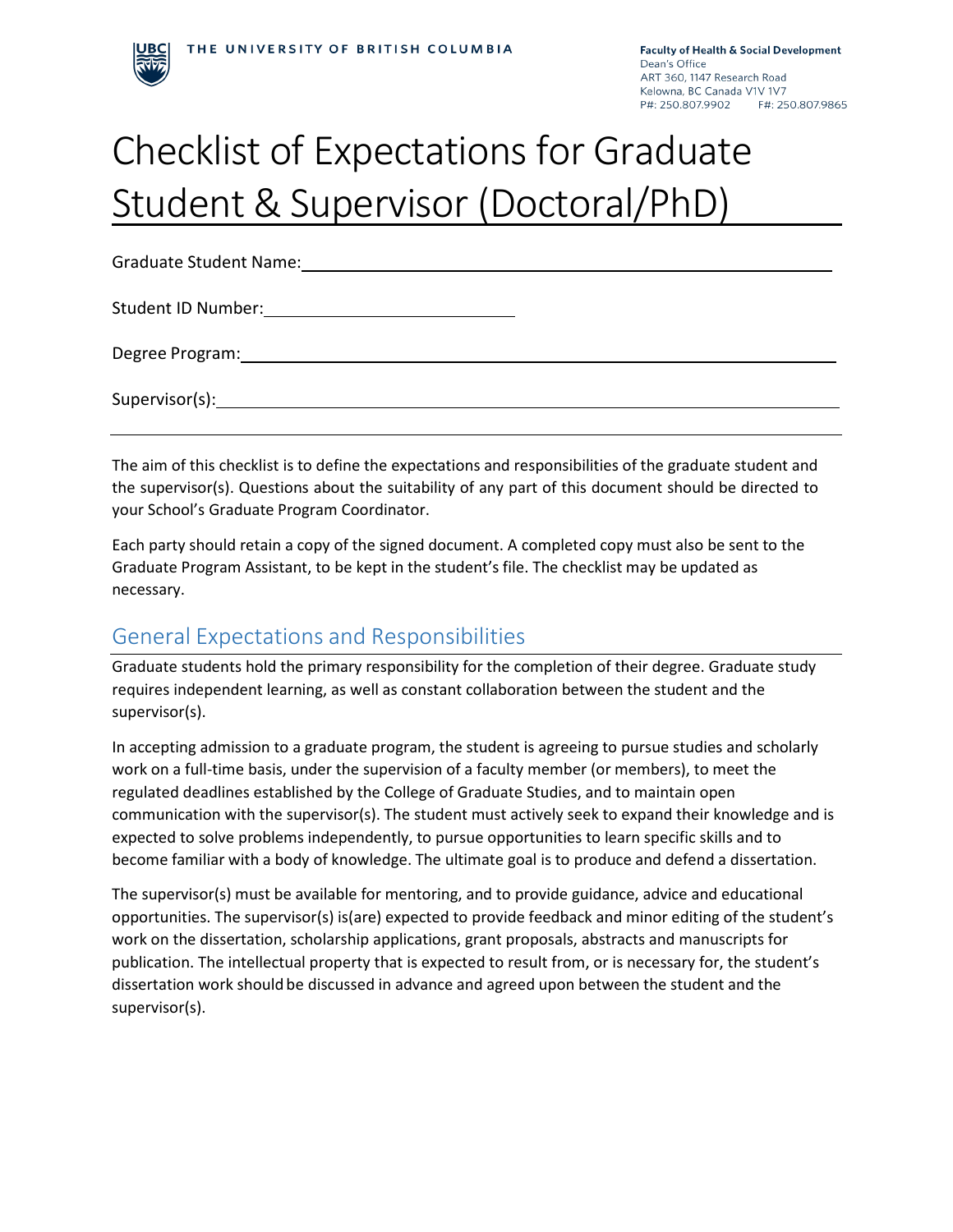

# Checklist to be completed by both the Graduate Student and the Supervisor(s)

The student and the supervisor(s) are expected to go over the items listed below, and to check each box as that item is dealt with. Each item should prompt some discussion. Completion of this document may take several meetings, but it is expected that it will be completed within the first two months of commencing the degree program.

| <b>Student</b><br><b>Initials</b> |                                                                                                                                                        | Supervisor<br><b>Initials</b> |
|-----------------------------------|--------------------------------------------------------------------------------------------------------------------------------------------------------|-------------------------------|
|                                   | We have discussed the rules, regulations and policies governing progress                                                                               |                               |
|                                   | through the graduate program (see https://gradstudies.ok.ubc.ca/).                                                                                     |                               |
|                                   | I will attend regular (weekly/biweekly/monthly) group and individual student-                                                                          |                               |
|                                   | supervisor meetings, and I expect to be able to arrange additional meetings                                                                            |                               |
|                                   | as needed.                                                                                                                                             |                               |
|                                   | An annual report must be submitted by the internal due date set by the                                                                                 |                               |
|                                   | Graduate Program, and satisfactory progress towards degree completion                                                                                  |                               |
|                                   | must be demonstrated. We have discussed program expectations regarding                                                                                 |                               |
|                                   | satisfactory progress. A student who does not demonstrate satisfactory                                                                                 |                               |
|                                   | progress may be required to withdraw from the College of Graduate Studies.                                                                             |                               |
|                                   | We have read the College of Graduate Studies Minimum PhD Funding Handbook                                                                              |                               |
|                                   | (https://gradstudies.ok.ubc.ca/tuition-awards-and-finance/minimum-funding-                                                                             |                               |
|                                   | policy/) and discussed how minimum funding will be achieved in this specific                                                                           |                               |
|                                   | case. Funding sources can include any combination of external or internal                                                                              |                               |
|                                   | scholarships/awards, research assistantship, teaching assistantship, or other                                                                          |                               |
|                                   | academically-related work at UBC                                                                                                                       |                               |
|                                   | We have discussed intellectual property (IP) issues that may arise in the                                                                              |                               |
|                                   | course of studies; for example, authorship in publications, order of authors,                                                                          |                               |
|                                   | ownership of data/results, patent rights, etc. If an agreement has been                                                                                |                               |
|                                   | signed by the student and the supervisor(s), it should be filed both with the                                                                          |                               |
|                                   | student's home department and the College of Graduate Studies.<br>We have discussed the importance of acquiring professional skills of value to        |                               |
|                                   |                                                                                                                                                        |                               |
|                                   | the student's future career, the responsibility of students to be aware of<br>available resources, and the responsibility of supervisors to reasonably |                               |
|                                   | accommodate these efforts.                                                                                                                             |                               |
|                                   | We have discussed expectations regarding professional behaviour                                                                                        |                               |
|                                   | (e.g.punctuality, and mode of address), when to seek assistance, response to                                                                           |                               |
|                                   | constructive criticism, and academic performance expectations. We agree to                                                                             |                               |
|                                   | maintain a research environment that is safe and free from harassment, and                                                                             |                               |
|                                   | to manage conflict and differences a professional manner.                                                                                              |                               |
|                                   | We are aware that the student is permitted at least three weeks of annual                                                                              |                               |
|                                   | vacation time, in addition to days off when the University is closed. The                                                                              |                               |
|                                   | supervisor(s) will inform the student when they will be away for an extended                                                                           |                               |
|                                   | period on vacation or other business and will make arrangements to ensure                                                                              |                               |
|                                   | adequate supervision. Likewise, the student will discuss with the supervisor(s)                                                                        |                               |
|                                   | when they intend to be away for vacation or other extended periods of time.                                                                            |                               |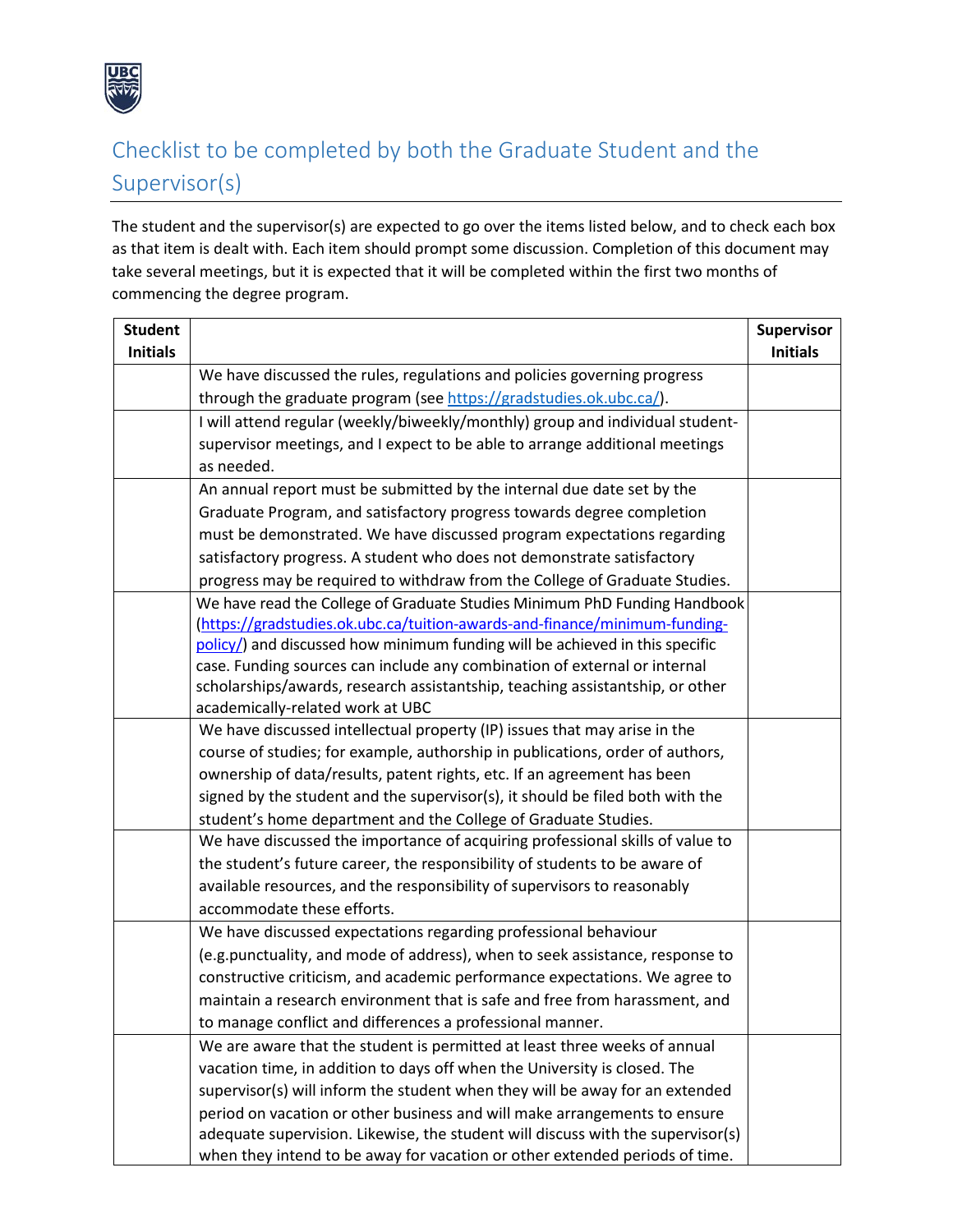

| We have discussed the required coursework, including expectations,              |  |
|---------------------------------------------------------------------------------|--|
| timetable and necessary study time.                                             |  |
| We are aware of the time frame specific to our School policy to work towards    |  |
| comprehensive exams and other advancement to candidacy requirements             |  |
| We are aware that the student is expected to be engaged in research and         |  |
| study full-time for the duration of their graduate program. We have discussed   |  |
| any personal or professional commitments that may impact this expectation.      |  |
| We have discussed program expectations regarding student attendance and         |  |
| presentations at seminars, journal clubs or meetings.                           |  |
| We have discussed the opportunity to attend regional, national or               |  |
| international conferences, including the opportunity to present and the         |  |
| availability of travel funds.                                                   |  |
| We are aware that ethics approval is needed before data collection can begin    |  |
| when animals or humans are involved. We will prepare appropriate ethics         |  |
| applications and obtain necessary certifications.                               |  |
| We understand that editorial feedback on written work (scholarship              |  |
| applications, dissertation proposal, dissertation, publications) is expected    |  |
| from the supervisor(s), and that a reasonable length of time should be          |  |
| permitted for this feedback (up to three weeks, depending on the size of the    |  |
| document and the timing of submission).                                         |  |
| We are aware that students can apply for a leave of absence if circumstances    |  |
| make appropriate progress towards degree completion challenging.                |  |
| We have discussed access to resources (e.g., library, printing, computer        |  |
| access, measurement/laboratory needs) and appropriate training required         |  |
| for successful completion of the dissertation.                                  |  |
| We have discussed what constitutes academic and non-academic                    |  |
| misconduct, and their consequences. For example, plagiarism or                  |  |
| misrepresentation of data in course work, presentations, the dissertation       |  |
| proposal, publications or dissertation is considered academic misconduct,       |  |
| which can lead to requiring the student to withdraw from the program.           |  |
| Students are expected to be fully familiar with misconduct regulations as       |  |
| listed in the University Academic Calendar.                                     |  |
| We have read UBC Policy SC17: Sexual Misconduct Policy and understand that      |  |
| sexual or intimate relationships between individuals where there is a           |  |
| supervisory role or where an individual has influence over a student's current  |  |
| or future academic activities, working conditions, or career advancement are    |  |
| Prohibited Relationships, even if the relationship is claimed to be consensual. |  |